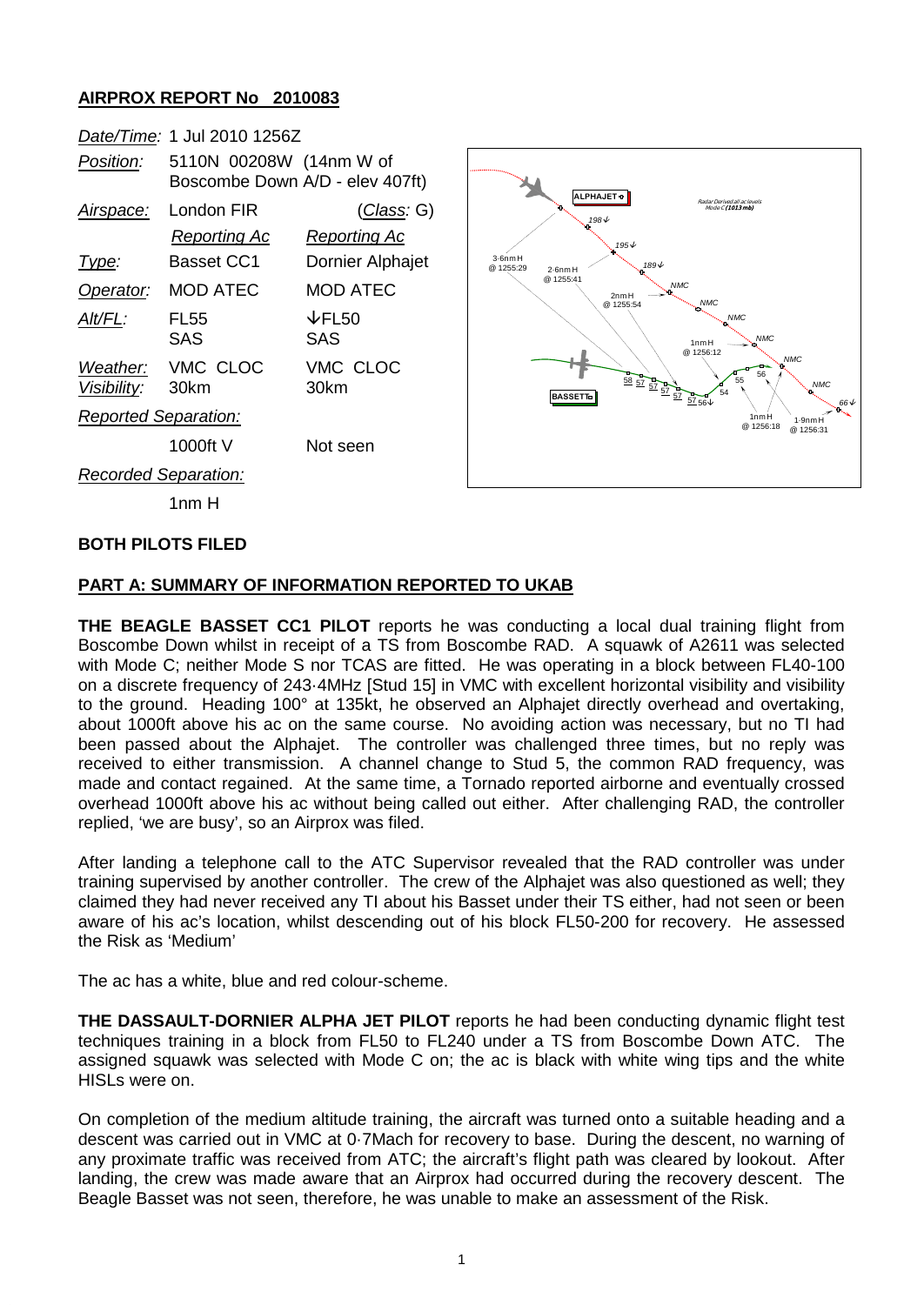He added that the pilot workload was low during the recovery phase and stressed that the vision from the front of the cockpit to clear his ac's flight path was good.

**THE BOSCOMBE DOWN RADAR CONTROLLER (RAD)** reports that at the time of the incident, the Basset was manoeuvring some 15nm W and NW of Boscombe Down and operating on frequency 243·4MHz. The Alphajet was about 25nm W of the aerodrome at FL150 operating on Stud 5 and a Tornado was preparing to depart, the crew having been instructed to contact Stud 5 once airborne.

As the Basset started to fly S at FL60, the Alphajet crew called for a GCA recovery to RW23 and was vectored towards Boscombe Down and instructed to descend to 3000ft QFE. During the internal handover to DIRECTOR (DIR), a Tornado crew reported airborne, climbing not above FL240. The Alphajet descended quickly and was about 4000–5000ft 10nm W of the aerodrome, therefore, it was called to the Tornado crew, who reported visual so the handover was continued. As the handover was taking place, the Basset crew made a couple of RT calls on 243·4MHz [Stud 15] and was instructed to standby. Once the handover was complete, the Basset pilot called on Stud 5 questioning why he was not receiving any calls on 243·4MHz, why he had not been told about the inbound Alphajet or the departing ac and reporting that he was filing an Airprox.

**THE BOSCOMBE DOWN ATC SUPERVISOR (SUP)** provided a full and frank account. He reports that at the time of the Airprox all positions were manned, with fresh controllers. The Unit is under substantial pressure to train controllers as quickly as possible but had struggled with meagre traffic levels throughout the week. However, there was suddenly an increasing level of traffic during the period 1200-1300Z. The Zone position - C/S RADAR - had 4 ac working in the Boscombe 'Triangle', 3 of which were on 371·825MHz (Stud 5) and one on 234·4MHz (Stud 15), which would provide excellent training value so he decided to reshuffle some personnel in order to get a trainee into the RAD seat. The trainee in question had only had half of her lunch break but was happy to go on console.

In addition to this, as the Local Examining Officer (LEO), he had previously been trying to complete a Supervisor check on another controller who was in the DIRECTOR (DIR) seat. The desperately needed radar pattern traffic was now about to materialise as some of the ac in the 'Triangle' started to recover. Although not under formal examination conditions because he was on duty as Supervisor, he was watching what the candidate in DIR was doing from his adjacent Supervisor position as the controller was about to have 3 ac in the pattern. BDN Approach (APP) had very little workload and was also a qualified and experienced Supervisor who was therefore asked to keep an eye on RAD's traffic levels, as the greater proportion of his own attention was focused on the DIR position.

An ac called for recovery from the NE of Yeovilton, which was handed over to DIR, who by this time had recovered the preceding ac into the visual cct and had a Tutor downwind on his second approach. Very shortly after this, the Alphajet crew called for recovery about 8-9nm W of BDN. He instructed RAD to descend the Alphajet down to 2500ft and hand it over to DIR as the slower Tutor, ahead in the pattern, was descending through 2000ft. RAD complied with this instruction, but then her workload began to increase with a Tornado on departure. Although a 'Call for Release' (CFR) was in place, APP had released the Tornado without a climb out restriction (COR) against the inbound Alphajet. The reason for this was that at the time of the take-off clearance, the inbound was sufficiently far away not to be a problem. Unfortunately, due to the length of time between the takeoff clearance and the Tornado actually leaving the RW, this separation had reduced to a point where, in hindsight, a COR was needed.

The trainee RAD controller was working the Basset on the quiet frequency, the Alphajet descending inbound towards the aerodrome ready for handover and about to get the Tornado outbound on a reciprocal track. DIR had traffic downwind in the pattern, another ac inbound from about 20nm W and was about to be handed the Alphajet at about 7nm W. APP had only one or two ac on under BS, and LARS was not busy. RAD was fairly busy on Stud 5, having just completed a radar handover and about to commence another, whilst also receiving a further outbound track. The RAD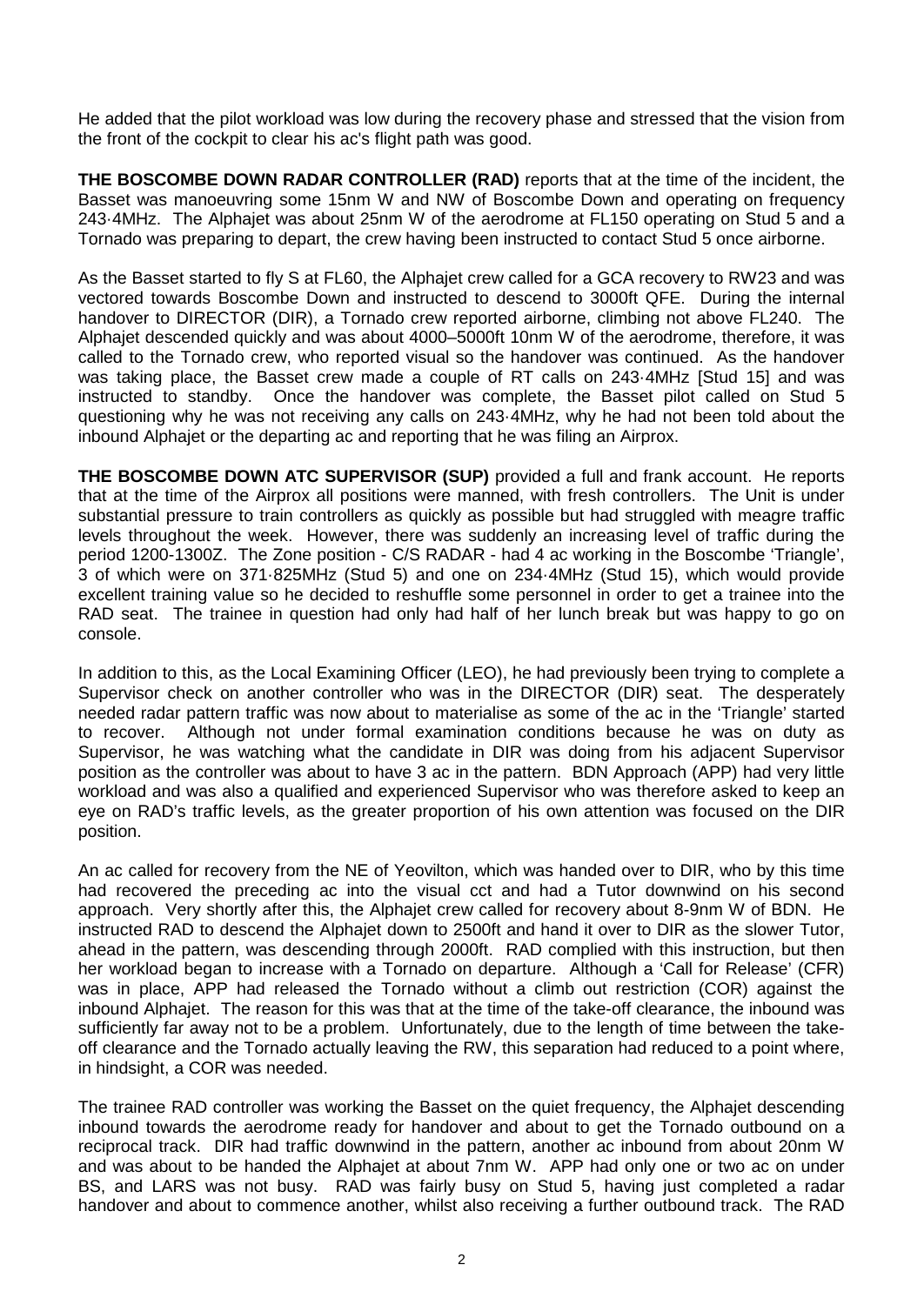mentor did not hear the Basset pilot on Stud 15; however, having heard the RT tape replay, the mentor is now aware that the Basset crew had called several times without reply and had then been told to 'standby' twice whilst the handovers were in progress. During this period, the RAD mentor had removed her headset several times so that she could liaise verbally with the controllers and had lost SA on the departing Tornado. His [the SUP's] instruction, which in hindsight was unnecessary, to RAD to descend the inbound Alphajet had caused a confliction against the Tornado, which was climbing. To make matters worse, the Tornado, flying VFR, had turned onto a westerly track directly towards the inbound Alphajet, having had no information on its position and although there was approximately 5-6nm separation at this point, a dangerous situation was now developing. APP suggested to RAD that the inbound jet be turned onto 070° to resolve the confliction, however he did not believe that RAD heard this as she was busy providing TI to each of the conflicting ac. The Tornado crew called visual with the Alphajet and vice versa and both ac continued on course. All of this took place on 371·825MHz - Stud 5. The Basset crew had been on the quiet frequency of 234·4MHz – Stud 15 - and had not been given TI on the two occasions it would have been beneficial. In addition, RAD had perhaps also neglected the Basset during the handovers to the DIR. The Basset crew then switched to Stud 5, which caused some confusion as RAD was trying to reply on Stud 15, not knowing that the crew had changed frequency. The Basset pilot announced that he was now on Stud 5 and asked if there was a problem with the other frequency, as he had not heard any calls for some time. RAD informed him that they had been busy on Stud 5. He appeared to be annoyed that he hadn't been told about this, and asked for guidance as he believed that he had come within 2000ft of two ac, which were not called. At this point, the RAD mentor stepped in and stated that traffic had not been called as (in her opinion) it was irrelevant. He believed this may have upset the Basset pilot further, who declared that he would file an Airprox, which the mentor acknowledged. A relief was then organised for RAD first and reporting action commenced.

The situation that had developed regarding the Alphajet and Tornado on Stud 5 was a more pressing matter to resolve than providing TI to the Basset. Whilst the TS provided for the Basset had been deficient, due to workload, he did not believe that an Airprox occurred. Nevertheless, he was sympathetic to the pilot's complaint and it is clear that the incident warranted reporting action.

From his perspective he was:

Under operational pressure to provide as much training as possible. Also under similar pressure to complete the Supervisor check ride. The live traffic that was needed for both occurred at the same time. His attention as Supervisor was not equally divided amongst the control staff. He lost SA on the departing Tornado and inadvertently created a problematic situation for RAD, which increased their workload and contributed to degradation of service for the Basset crew.

This was a lesson in priorities for him; he incorrectly placed the needs of training and endorsement above his immediate duties as Supervisor, as a result, a potentially unsafe situation developed.

**SATCO BOSCOMBE DOWN** comments that whilst acknowledging the Basset pilot's concerns, he did not feel that an Airprox actually occurred, more that the pilot correctly wished to highlight certain points and see what lessons can be learnt. The whole situation arose due to a number of human factors that could possibly have been either avoided or mitigated against and the controllers involved have been de-briefed as to their part.

The RAD controller on whose frequency the incident occurred was instructing at the time and was in the area of 'how much do I allow the UT to continue on her present course' to gain the experience as to when or if he should have taken control. Had all ac been on the same frequency everyone would have been aware of the workload; however, the instructor was dealing with the priority and did not assess the Basset to be in unsafe confliction. Had the controller cross-coupled the frequencies each pilot would have known the work rate, or alternatively and as a minimum, a reduction of service due to workload should have been broadcast to all involved.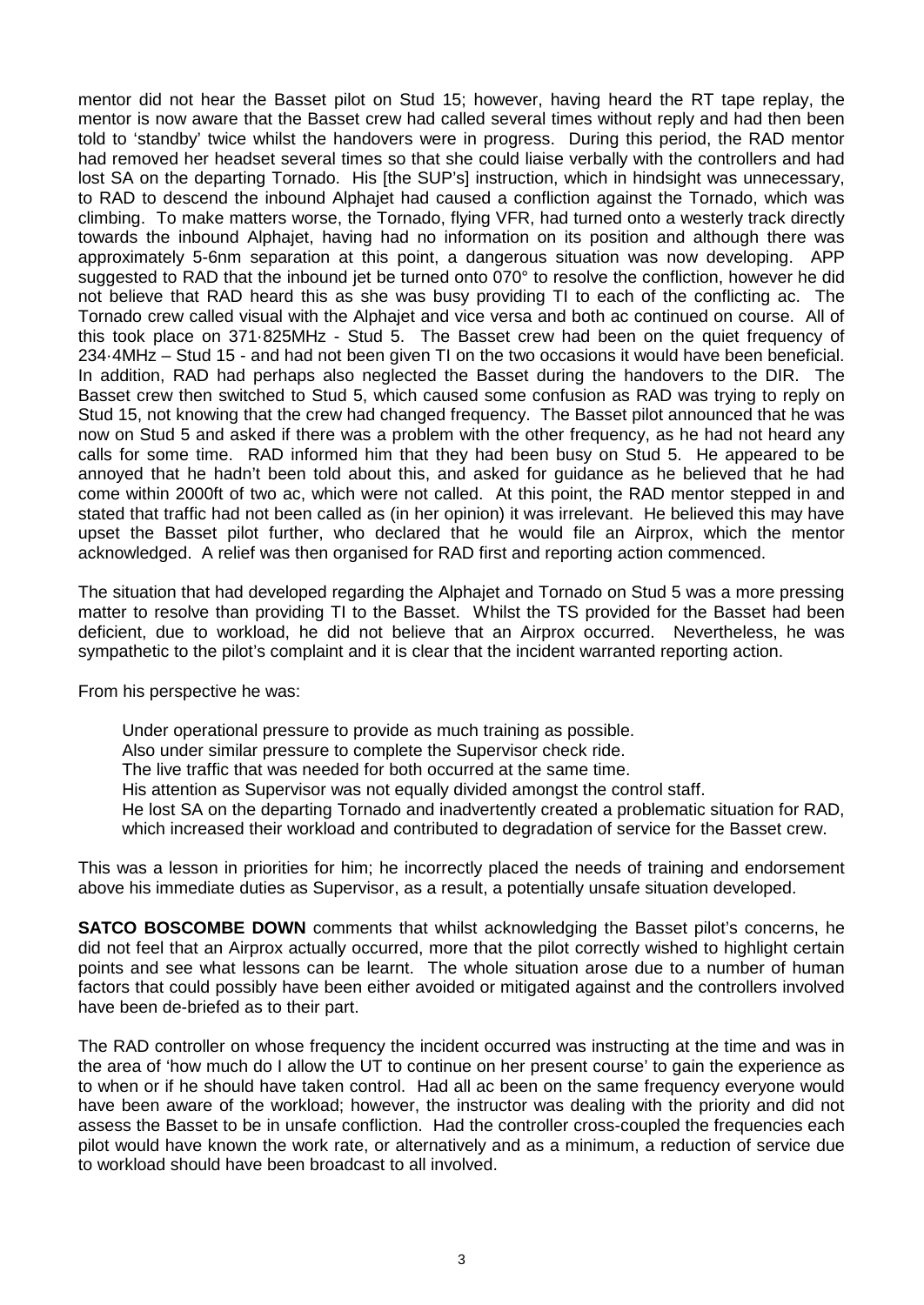The SUP has been overly critical of himself. Despite his best intentions there is still a limit to how much a Supervisor can assimilate and although his attention was more focused on DIR, which is the traditional position where problems occur, he had an extremely experienced controller in each of the other positions who could have been more proactive in this situation. The point that all Stations are under pressure to endorse controllers is nothing new and although possibly a contributory factor, did not in his opinion, have an over bearing impact on this situation.

There have been lessons learnt in which my controllers have taken on board but it bears more to experience levels rather than to changes in procedures.

**HQ 1Gp BM ATC SM** reports that although from the RAD perspective the transcript commences at 1256:15, the Unit Safety Management Officer at Boscombe Down (BDN) has confirmed that there are no transmissions on the RAD frequencies for the 5min leading up the occurrence timeline.

Both ac involved in the Airprox and the Tornado were operating under a TS and no reductions of service were issued. The Alphajet entered a descent from FL200 at 1255:29 and is shown descending through FL195 at 1255:41, at which point the Basset is about 2·6 nm SSE indicating a level cruise at FL57. The indicated level at 1255:47 was FL189; the Alphajet's Mode C data then 'drops out' and is not shown again until 1256:31, indicating FL66 [1000ft above the Basset]. Consequently, the Alphajet descended 12300 feet in 37sec over a distance of approximately 4.3nm, equating to a RoD of broadly 16800ft/min, assuming the descent was maintained throughout this period. This high RoD will have caused the SSR Mode C information to 'drop out' and it is highly likely that a similar effect will have been witnessed on the BDN radar displays, although this is impossible to determine conclusively.

The Alphajet crew called RAD at 1256:15 requesting a, *"pickup for radar PAR"* at which point the Basset was about 1nm SW at FL54. The end of the Alphajet pilot's transmission on Stud 5 was coincident with the Basset crew's transmission on Stud 15. The CPA of 1nm horizontally is maintained through 1256:18, but it is impossible to determine the vertical separation in the absence of Mode C data. At this point RAD had 2 ac on frequency (the Alphajet on Stud 5 and the Basset on Stud 15) with a  $3<sup>rd</sup>$  (the Tornado) about to get airborne. CAP774 states that

"..traffic is normally considered to be relevant when, in the judgement of the controller, the conflicting aircraft's observed flight profile indicates that it will pass within 3nm and, where level information is available, 3000 ft of the aircraft in receipt of the Traffic Service. However, controllers may also use their judgement to decide on occasions when such traffic is not relevant, e.g. passing behind or within the parameters but diverging."

When RAD responded to the Alphajet pilot at 1256:24, the radar replay shows that the 2 ac were no longer a factor to each other and that there was no longer a requirement for RAD to pass TI to these ac about each other. However, an earlier opportunity to pass TI to the Basset and the Alphajet existed. Had RAD had access to Mode C for the Alphajet they would have been expected to be aware of the risk of confliction between the 2 ac. However the BDN USMO has confirmed that there were no transmissions on the RAD freq for 5min prior to the Alphajet crew calling for recovery, which suggests that the RAD controller did not perceive a risk of confliction. This supports the hypothesis that the high RoD of the Alphajet caused the ac's SSR Mode C information to drop off BDN's radar display, thereby removing the visual prompt for the impending confliction. However, this characteristic is well known and, given that the Mode C data was not displayed for around 37sec, this should have provided an opportunity for RAD to recognise the confliction and provide TI to the Basset and Alphajet crews before the latter called for recovery.

BDN reports that the RAD position was manned by a trainee and an experienced mentor. It is possible that the trainee was unaware of the problems associated with high RoD/RoC and their impact upon Mode C data. The absence of any input from the RAD mentor suggests that they did not detect that the Mode C information was not being displayed, which could have alerted them to the high RoD of the Alphajet towards the Basset. Given the length of time that the Mode C had not been displayed the level of oversight provided by the screen controller to the trainee is questionable.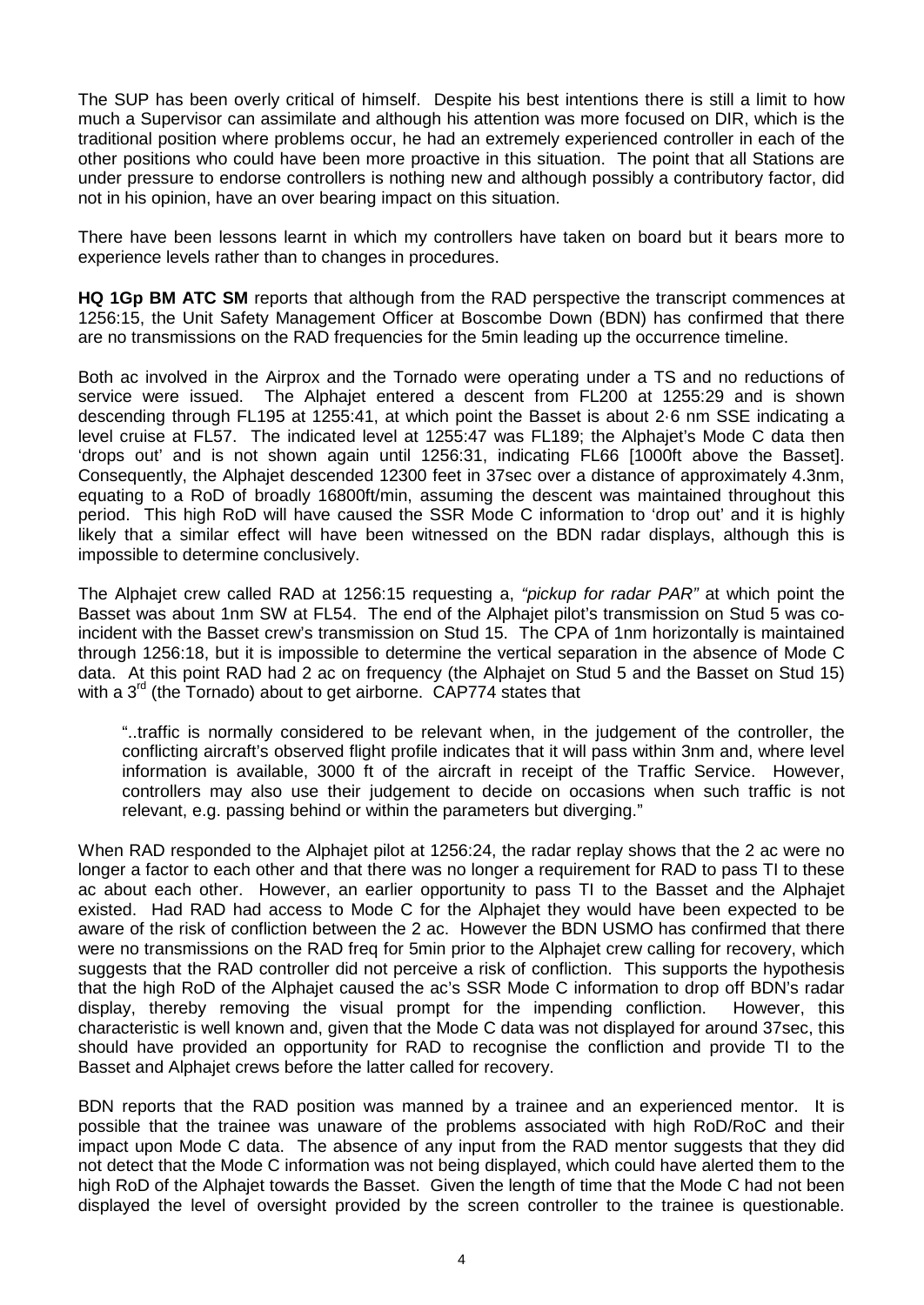Normally, the SUP would provide an additional level of oversight at this point; however, the SUP had tasked another SUP qualified controller on APP with monitoring RAD, allowing the SUP to focus on DIR. Whilst it is unclear what APP understood were their responsibilities towards RAD, the SUP reports asking them to 'keep an eye on the RAD traffic levels' which does not imply the level of oversight that a SUP normally exercises. This lack of supervision can be seen to be a further contributory factor to the Airprox.

From 1256:15, when the Alphajet crew called for recovery, until 1258:41, it is clear that RAD's workload was high, with no opportunity to respond either to the Basset crew's RT call or to pass TI to them about the Alphajet, given that RAD had, arguably, higher priority tasks. CAP774 states that: 'controllers shall aim to pass information on relevant traffic before the conflicting aircraft is within 5nm'. Given RAD's workload, it is clear that the TI passed to the Tornado crew about the Basset at 1257:57, *"traffic 12 o'clock 2 miles crossing right left at flight level 5-5"* represented the first opportunity to pass any information. At this point, although RAD described the range between the Tornado and the Basset as *"..2 miles.."* the radar recording reveals it was about 3·5nm, with the Tornado climbing through FL65, already some 900ft above the Basset.

[UKAB Note (1): Minimum horizontal separation between the Basset and the Tornado occurred at 1258:56, as the westbound Tornado passed 0·6nm astern of the southbound Basset; vertical separation of 3600ft was evident at this point - the Basset indicating FL56 and the Tornado FL92 respectively.]

CAP774 states that:

"..there may be circumstances that prevent controllers from passing timely traffic information … e.g. high workload… Controllers shall inform the pilot of reductions in traffic information along with the reason and the probable duration; however, it may not always be possible to provide these warnings in a timely fashion."

Insofar as it applies to the Basset and the Tornado, RAD's workload prevented them passing TI to the Basset crew and prevented them passing a reduction of service to all ac on their frequency. RAD was however able to supply TI to the Tornado on the Basset. This was clearly a short burst of intense workload affecting the RAD position that was exacerbated by operating 2 separate frequencies. Whilst SATCO BDN has stated that the RAD mentor was trying to ensure that the trainee received the most training value, CAP774 states that 'controllers shall aim to pass information on relevant traffic before the conflicting aircraft is within 5 NM.' Insofar as it applies to the reported Airprox between the Basset and the Alphajet, the 37sec absence of Mode C data should have allowed both the trainee to assimilate the information and pass TI and for the mentor to interject to provide TI in the absence of a response from the trainee. The fact that this did not occur suggests that neither controller perceived the risk of confliction, drawing into question the level of oversight provided by the screen to the trainee.

The self imposed pressure on the SUP to eke out the maximum utility from this busy session for ATC training, seeing them delegate part of their Supervisory responsibility can be seen to have been a contributory factor to this Airprox. Insofar as the Basset and the Tornado was concerned, within the limitations imposed by their workload, RAD fulfilled their obligations for the provision of TI under a TS.

BDN ATC are completing work to include high RoC and RoD profiles and their subsequent impact on the surveillance picture within local training materials. When operating at high intensity levels, all ac will be put onto one frequency if BDN controllers believe that the provision of TI to all ac may be prejudiced. All BDN mentor and instructor controllers have been briefed that whilst they should give trainees every opportunity to learn, this should not be at the expense of safety and expedition.

### **PART B: SUMMARY OF THE BOARD'S DISCUSSIONS**